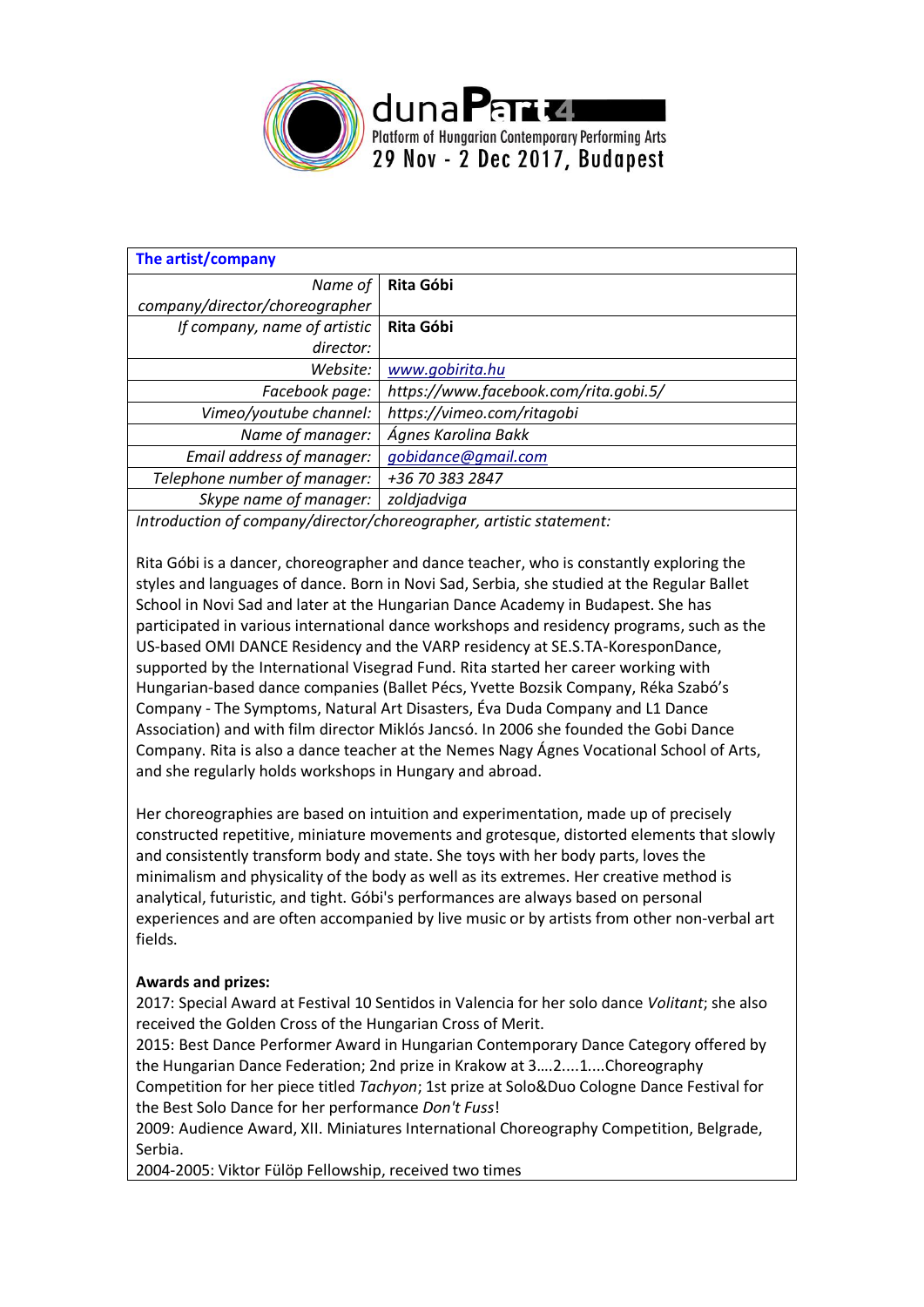

2003: Most Promising Student – Hungarian Dance Federation

*If relevant, any other activities of artist - i.e. teaching practice, workshops, history as guest direction/choreography etc.:*

Rita Góbi holds contemporary dance workshops and masterclasses for amateur and professional dancers. With the help of Góbi's training and by developing inner concentration, new levels of free dance can be achieved. The classes start with a careful warm-up, and contain free choreographic opportunities and improvisation. Beginners, intermediate and professional dancers are all welcome!

| <b>Production in the dunaPart selection:</b> |                                                           |  |  |
|----------------------------------------------|-----------------------------------------------------------|--|--|
| Title of production:                         | <b>Volitant</b>                                           |  |  |
| Year and place of premiere:                  | 2017, Budapest, Bethlen Square Theatre                    |  |  |
| Length:                                      | 45 minutes                                                |  |  |
| Cast, creative team:                         | Choreography: Rita Góbi                                   |  |  |
|                                              | Music: Dávid Szegő                                        |  |  |
|                                              | Light design: Pavla Beranová (CZ)                         |  |  |
|                                              | Costume design: Judit Sinkovics                           |  |  |
|                                              | Creative producer: Ágnes Karolina Bakk                    |  |  |
| Link to the trailer:                         | https://vimeo.com/217299210;                              |  |  |
|                                              | https://vimeo.com/231672213                               |  |  |
| Link to the full length recording-           | https://www.youtube.com/watch?v=ayiso64yupQ               |  |  |
| with password if applicable:                 |                                                           |  |  |
| Coproducers:                                 |                                                           |  |  |
| Supporters:                                  | National Cultural Fund, Ministry of Human Resources,      |  |  |
|                                              | Workshop Foundation, SÍN Cultural Centre,                 |  |  |
|                                              | gaborgobi.com                                             |  |  |
| Past international tours and                 | 1. Festival 10 Sentidos, Valencia, Spain. May 2017 PRIZE: |  |  |
| festival presentations                       | Special Award.                                            |  |  |
| (venue/festival, city)                       | 2. Almada International Dance Festival, Almada,           |  |  |
|                                              | Portugal. October, 2017                                   |  |  |
| Number of performers:                        |                                                           |  |  |
| Total number of people on tour:              |                                                           |  |  |
| <b>Basic technical requirements</b>          |                                                           |  |  |
| Size of stage (width x depth x height)       | 7X7X5                                                     |  |  |
| Scale of venue (small/medium/large)          | Small/medium                                              |  |  |
| Length of setup and strike:                  | 240 minutes                                               |  |  |
| Any particular technical requirement:        | programmable lighting console                             |  |  |
|                                              | 18 dimmable channels                                      |  |  |
|                                              | 10 x profile 575-1000W, zoom or 50º                       |  |  |
|                                              | 2 x PC 2kW with barndoors                                 |  |  |
|                                              | 10 x PC 1kW with barndoors (including bow lights)         |  |  |
|                                              | 1 x pinspot                                               |  |  |
|                                              | gel LEE 202 for all the lights                            |  |  |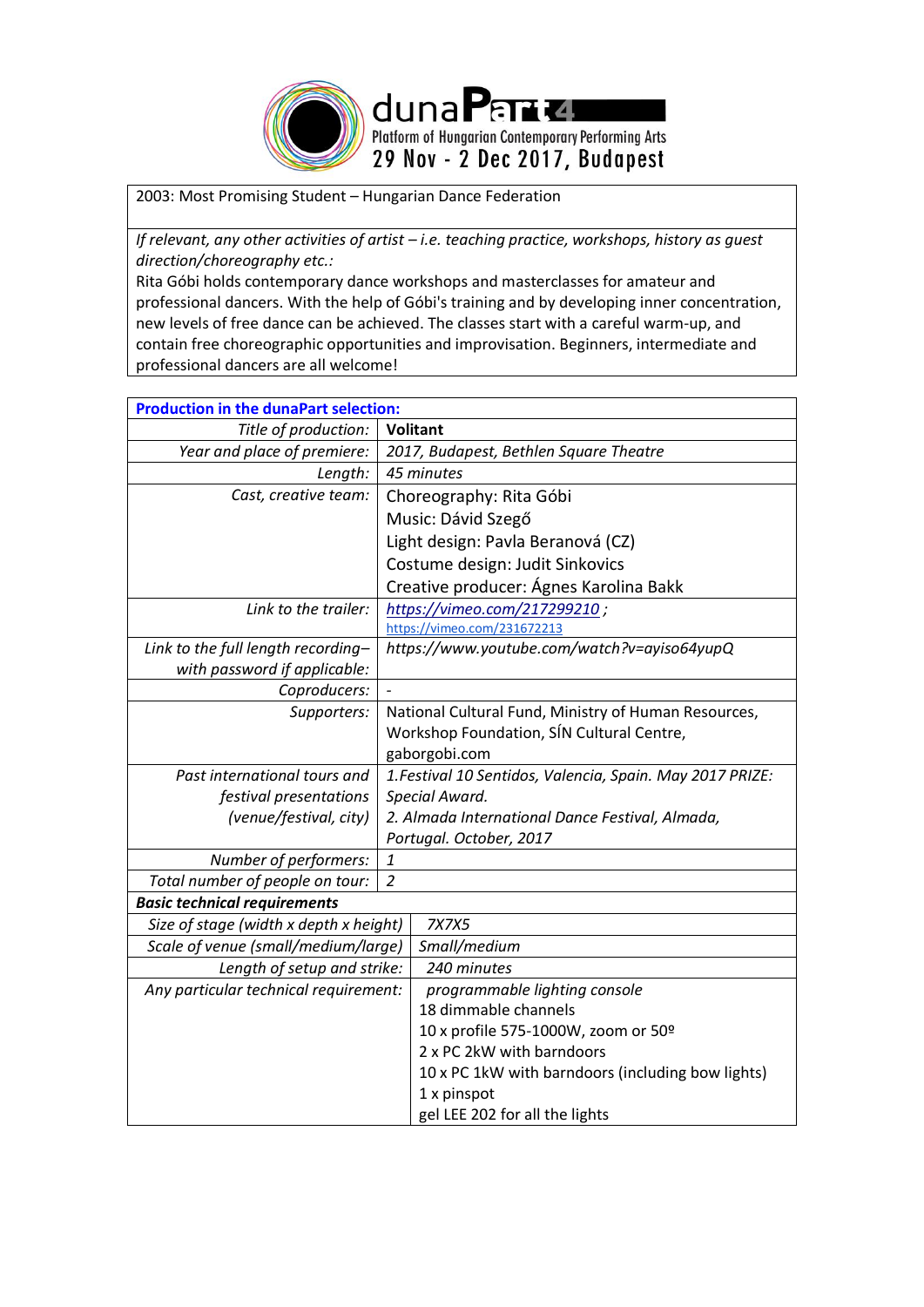

duna Part La Permission Arts<br>Platform of Hungarian Contemporary Performing Arts<br>29 Nov - 2 Dec 2017, Budapest

|                                                                                                                                                                                                                                                                                                                                                                                                                                                                                                                                               | 1 x floor ventilator                                                                                                                                                                                                                             |  |
|-----------------------------------------------------------------------------------------------------------------------------------------------------------------------------------------------------------------------------------------------------------------------------------------------------------------------------------------------------------------------------------------------------------------------------------------------------------------------------------------------------------------------------------------------|--------------------------------------------------------------------------------------------------------------------------------------------------------------------------------------------------------------------------------------------------|--|
|                                                                                                                                                                                                                                                                                                                                                                                                                                                                                                                                               | SOUND                                                                                                                                                                                                                                            |  |
|                                                                                                                                                                                                                                                                                                                                                                                                                                                                                                                                               | PA system suitable for the space + console<br>1 monitor on stage<br>Sound mixing console                                                                                                                                                         |  |
|                                                                                                                                                                                                                                                                                                                                                                                                                                                                                                                                               | Building time: 4h<br>Light programming and rehearsal: 2h<br>Crew: 1 stage technician, 1 light technician, 1 sound<br>technician<br>We will stick 2 tapes on the floor for the<br>performance. After it we will remove it, without any<br>damage. |  |
| Synopsis/Description of performane:<br>Rita Góbi's new performance presents the intermediate state of "gone already" and "not<br>there yet", by guiding us through the world of metamorphosis. Dávid Szegő composed the<br>music for this production by using Morse code signals and noise sounds, both acoustic and<br>electronic, which serve as points of orientation for the minimalist dance performance and<br>absolute stage presence.<br>Volitant received the Special Prize at Festival 10 Sentidos organized in Valencia, May 2017. |                                                                                                                                                                                                                                                  |  |
| Review extracts with links:<br>"It is hard to talk about Góbi's performance without talking about her, as Rita Góbi and her<br>performance are one and the same." Márta Péter on Tánckritika<br>(http://tanckritika.hu/kategoriak/kritika/1147-peter-marta-varazslo-szarnycsapas)                                                                                                                                                                                                                                                             |                                                                                                                                                                                                                                                  |  |
| "Rita Góbi's explosive solo dance is filled with subtle associations: it is not hard to discover a<br>futuristic interpretation, a kind of science-fiction remake of the Dying Swan: but instead of soft<br>and lyrical tunes, it is performed to Dávid Szegő's harsh, repetitive and robotic noise sounds."<br><b>Tamás Halász in Színház</b><br>(http://szinhaz.net/2017/06/14/halasz-tamas-baljos-jovokepek/)                                                                                                                              |                                                                                                                                                                                                                                                  |  |
| Other productions currently on tour No 1:                                                                                                                                                                                                                                                                                                                                                                                                                                                                                                     |                                                                                                                                                                                                                                                  |  |
| Title of production:                                                                                                                                                                                                                                                                                                                                                                                                                                                                                                                          | Miltnerová-Góbi-Komárek: Counterpoint                                                                                                                                                                                                            |  |
| Year and place of premiere:                                                                                                                                                                                                                                                                                                                                                                                                                                                                                                                   | 2016, Prague, Studio Alta                                                                                                                                                                                                                        |  |
| Length:                                                                                                                                                                                                                                                                                                                                                                                                                                                                                                                                       | 45 minutes                                                                                                                                                                                                                                       |  |
| Cast, creative team:                                                                                                                                                                                                                                                                                                                                                                                                                                                                                                                          | Concept: Andrea Miltnerová<br>Choreography and performed by: Andrea Miltnerová and<br>Rita Góbi                                                                                                                                                  |  |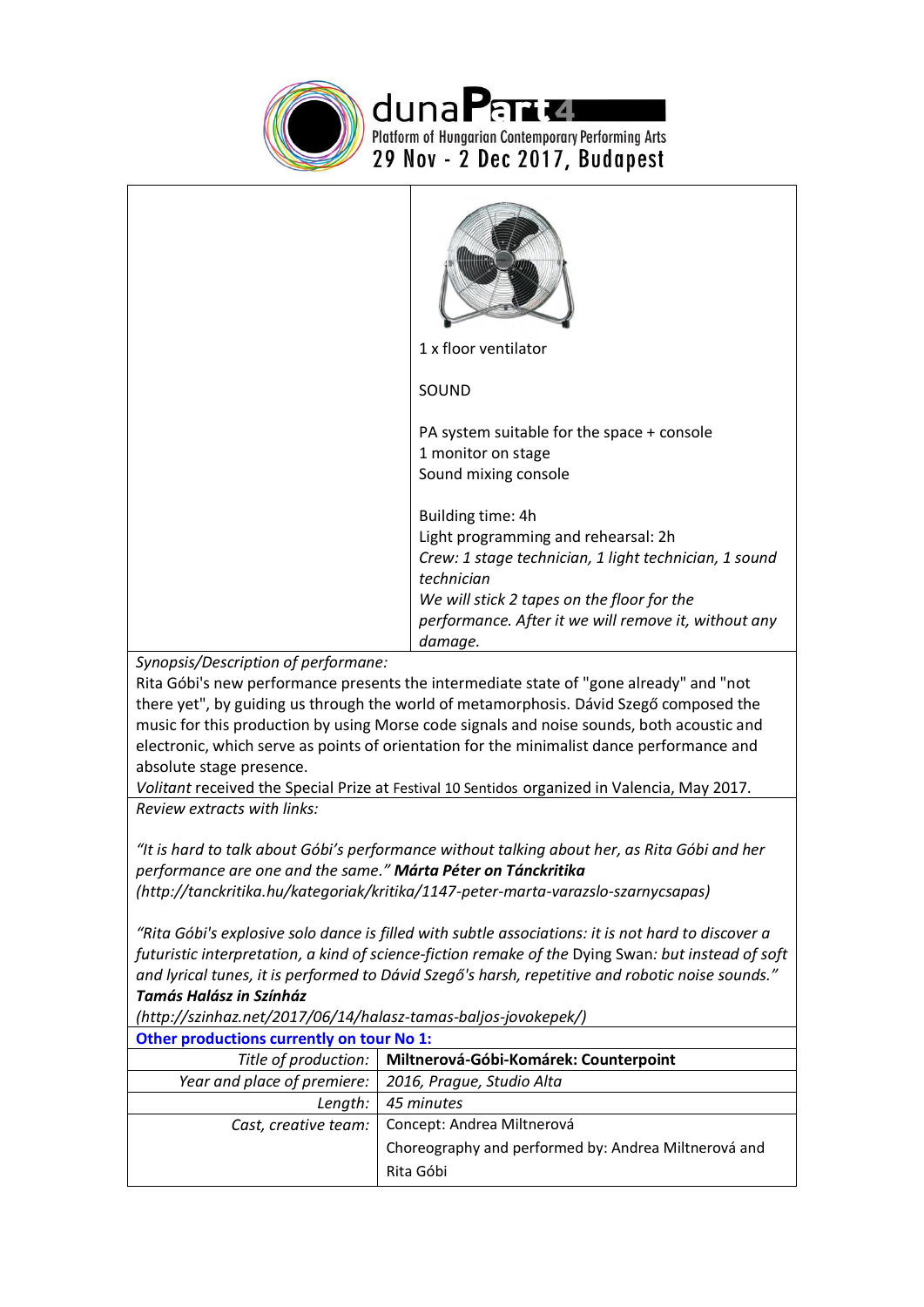

duna Part La Permission Arts<br>Platform of Hungarian Contemporary Performing Arts<br>29 Nov - 2 Dec 2017, Budapest

|                                        |                                                                                                                                                                                                                                                                                                                                 | Sound and light design: Jan Komárek                   |
|----------------------------------------|---------------------------------------------------------------------------------------------------------------------------------------------------------------------------------------------------------------------------------------------------------------------------------------------------------------------------------|-------------------------------------------------------|
|                                        |                                                                                                                                                                                                                                                                                                                                 | <b>Costumes: Marie Gourdain</b>                       |
|                                        | Special thanks: Jean Gaudin                                                                                                                                                                                                                                                                                                     |                                                       |
|                                        |                                                                                                                                                                                                                                                                                                                                 | Creative producer: Ágnes Karolina Bakk                |
| Link to the trailer:                   |                                                                                                                                                                                                                                                                                                                                 | https://vimeo.com/201552957                           |
| Link to the full length recording-     |                                                                                                                                                                                                                                                                                                                                 | https://vimeo.com/182325393 Kontrapunkt               |
| with password if applicable:           |                                                                                                                                                                                                                                                                                                                                 |                                                       |
| Coproducers:                           | Production: AM&C, MOTUS z. s. - producers of the Alfred                                                                                                                                                                                                                                                                         |                                                       |
|                                        |                                                                                                                                                                                                                                                                                                                                 | ve dvoře Theatre, Góbi Dance Company                  |
|                                        |                                                                                                                                                                                                                                                                                                                                 | Coproduction: SE.S.TA - Centre of Choreographic       |
|                                        |                                                                                                                                                                                                                                                                                                                                 | Development                                           |
| Supporters:                            | Supported by the Czech Ministry of Culture, Motus o. s. -<br>Producers of the Alfred ve dvoře Theatre Prague, SE.S.TA<br>- Centre for Choreographic Development in the Czech<br>Republic, Ponec Theatre Prague, Alta Studio Prague,<br>International Visegrad Fund, Human Resources Ministry,<br><b>National Cultural Found</b> |                                                       |
| Past international tours and           | Studio Alta, Prague, CZ, September, 2016                                                                                                                                                                                                                                                                                        |                                                       |
| festival presentations                 | National Dance Theatre, MOM Cultural Center, Budapest,                                                                                                                                                                                                                                                                          |                                                       |
| (venue/festival, city)                 |                                                                                                                                                                                                                                                                                                                                 | HU, October 2016                                      |
|                                        |                                                                                                                                                                                                                                                                                                                                 | Divadlo 29, Pardubice, CZ, October 2016               |
|                                        | 2017                                                                                                                                                                                                                                                                                                                            | Gdansk International Dance Festival, Gdansk, PL, June |
| Number of performers:                  | $\overline{2}$                                                                                                                                                                                                                                                                                                                  |                                                       |
| Total number of people on tour:        | 3                                                                                                                                                                                                                                                                                                                               |                                                       |
| <b>Basic technical requirements</b>    |                                                                                                                                                                                                                                                                                                                                 |                                                       |
| Size of stage (width x depth x height) |                                                                                                                                                                                                                                                                                                                                 | 6X6 meter                                             |
| Scale of venue (small/medium/large)    |                                                                                                                                                                                                                                                                                                                                 | medium                                                |
| Length of setup and strike:            |                                                                                                                                                                                                                                                                                                                                 | 4 hours                                               |
| Any particular technical requirement:  |                                                                                                                                                                                                                                                                                                                                 | Space:                                                |
|                                        |                                                                                                                                                                                                                                                                                                                                 | -gray performing area 6 by 6m, if there is no gray,   |
|                                        |                                                                                                                                                                                                                                                                                                                                 | then white                                            |
|                                        |                                                                                                                                                                                                                                                                                                                                 | Technique:                                            |
|                                        |                                                                                                                                                                                                                                                                                                                                 | - two electrical outlets inside:                      |
|                                        |                                                                                                                                                                                                                                                                                                                                 | one for the sound and one on different circuit for    |
|                                        |                                                                                                                                                                                                                                                                                                                                 | the lights                                            |
|                                        |                                                                                                                                                                                                                                                                                                                                 | Lights:                                               |
|                                        |                                                                                                                                                                                                                                                                                                                                 | - 2 pieces of 10m and two 5m extension cord           |
|                                        |                                                                                                                                                                                                                                                                                                                                 | Lights, we will bring on our own:                     |
|                                        |                                                                                                                                                                                                                                                                                                                                 | - 4 pieces of fluorescent lights                      |
|                                        |                                                                                                                                                                                                                                                                                                                                 | - 9 pieces of 150W flood lights                       |
|                                        |                                                                                                                                                                                                                                                                                                                                 | - all the lights are on the floor                     |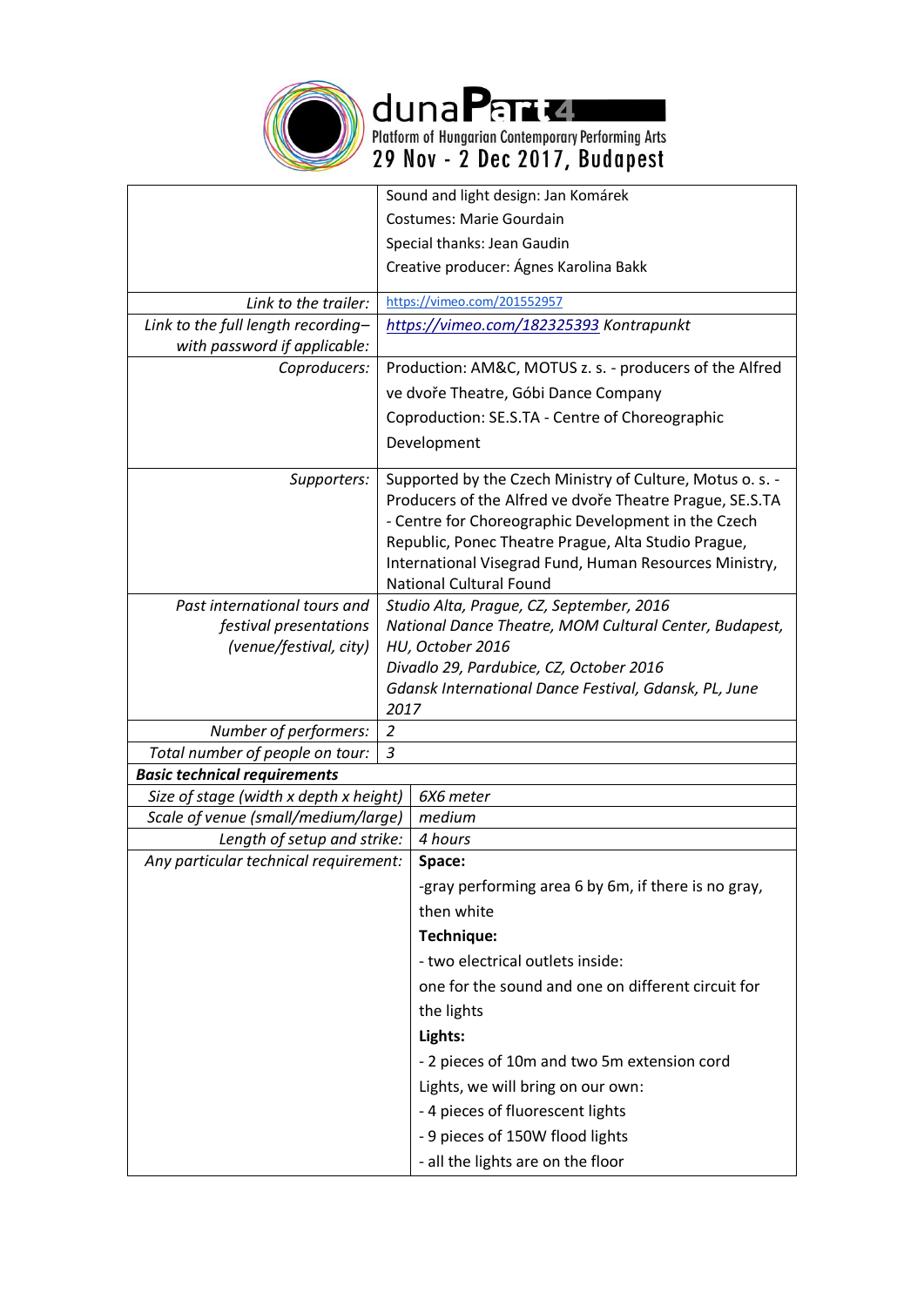

duna Partie Leurs<br>
Platform of Hungarian Contemporary Performing Arts<br>
29 Nov - 2 Dec 2017, Budapest

| - own small dimmer pack to operate the lights will be |
|-------------------------------------------------------|
| also brought by us                                    |
|                                                       |
| For sound we need:                                    |
| -regular PA system                                    |
| or two active speakers                                |
| - one small sound board                               |

*Synopsis/Description of performance:*

A counterpoint of two bodies in space, two contrasting individuals from different cultural backgrounds. The choreography is influenced by nature, particularly the microscopic world of insects, but audience members are free to imagine what they will. The movements have a deadly precision, with rhythms that are complex but clearly defined. The energy becomes relentless. In its immediacy it is life itself.

*Reviews:*

*http://gobirita.hu/eng/article/article.php?menu\_id=6&article\_id=183* 

| Other production currently on tour No 2:                                                            |                                                              |  |
|-----------------------------------------------------------------------------------------------------|--------------------------------------------------------------|--|
| Title of production:                                                                                | Little Candy (performance for children between 2-5)          |  |
| Year and place of premiere:                                                                         | 2014, Budapest                                               |  |
| Length:                                                                                             | 30 minutes+30 minutes dance education program                |  |
| Place of premiere:                                                                                  | <b>Budapest, Prezi HQ</b>                                    |  |
| Cast, creative team:                                                                                | Dance: Rita Góbi                                             |  |
|                                                                                                     | Costume and set design: Kinga Földi - Baharat                |  |
|                                                                                                     | Music: Csaba Gyulai                                          |  |
|                                                                                                     | Creative producer: Ágnes Karolina Bakk                       |  |
| Link to the trailer:                                                                                | https://vimeo.com/114322844                                  |  |
| Link to the full length recording-                                                                  | https://www.youtube.com/watch?v=LxETsY3DjgU                  |  |
| with password if applicable:                                                                        |                                                              |  |
| Coproducers:                                                                                        |                                                              |  |
| Supporters:                                                                                         | Ministry of Human Resources, Hungarian National              |  |
|                                                                                                     | Cultural Fund, Workshop Foundation, SÍN Cultural Centre,     |  |
|                                                                                                     | www.gaborgobi.com                                            |  |
| Past international tours and                                                                        | Previously performed at: Aufgetischt Festival (St. Gallén,   |  |
| festival presentations                                                                              | Switzerland), KaravanAct Festival (Romania), Ozora Festival, |  |
| (venue/festival, city)                                                                              | Kulturpart (various locations in Hungary), Prezi HQ Office,  |  |
|                                                                                                     | Bankito Festival, Kannon Dance Festival (Sankt Petersburg,   |  |
|                                                                                                     | Russia) etc.                                                 |  |
| Number of performers:                                                                               | 1                                                            |  |
| Total number of people on tour:                                                                     | 1                                                            |  |
| <b>Basic technical requirements</b>                                                                 |                                                              |  |
| Size of stage (width x depth x height)                                                              | 4X4X4 m                                                      |  |
| Scale of venue (small/medium/large)                                                                 | small                                                        |  |
| Length of setup and strike:                                                                         | 75 minutes                                                   |  |
| Any particular technical requirement:                                                               | none                                                         |  |
| Synopsis/Description of performance:                                                                |                                                              |  |
| Little Candy is a special interactive non-verbal "box un-packing event", which puts dancing and the |                                                              |  |